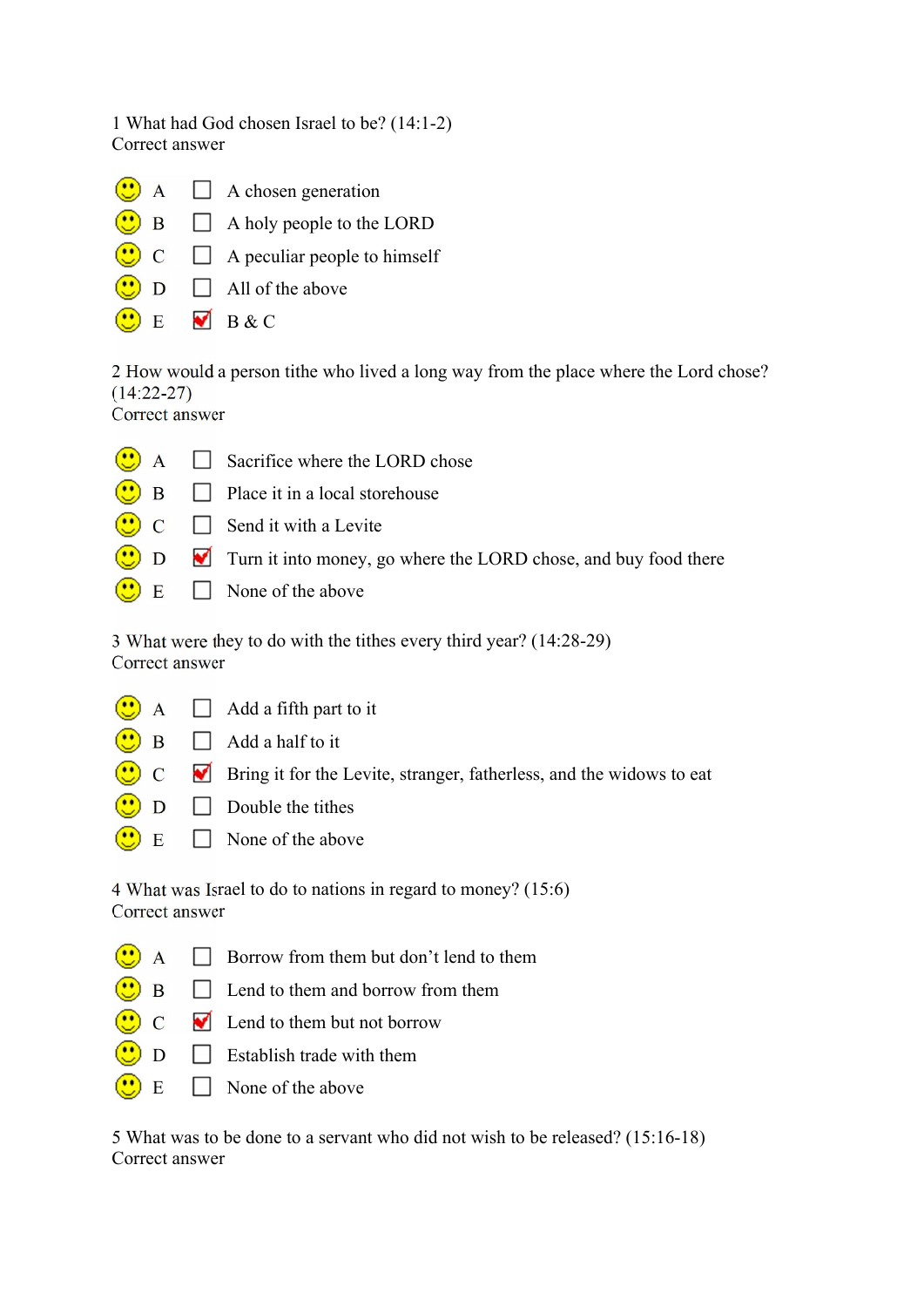- $\bigodot$  A  $\bigodot$  An awl was thrust through his ear
- $\overline{\mathbf{c}}$  $\Box$  He was branded
- $\overline{C}$   $\overline{C}$  He was circumcised
- $D \Box$  He was set free anyway
- $\bullet$  $\overline{E}$   $\overline{E}$  He took on his master's name

6 What were they NOT to do with an animal with a blemish such as lameness or blindness? (15:19-23)

Correct answer

 $\odot$  $A \Box$  Eat it  $\bullet$  $\Box$  Let it go in the wilderness  $\overline{C}$  Sacrifice it to the Lord  $\Box$   $\Box$  All of the above  $E \Box A \& B$ 

7 How was every man to give? (16:17) Correct answer

- $\bigodot$  A  $\blacksquare$  As he is able, according to the blessing of the LORD
- $\bigcirc$  B  $\Box$  Sacrificially
- $\begin{array}{ccc} \cdot & \cdot & \cdot \\ \cdot & \cdot & \cdot \end{array}$  Until it hurts
- $\bullet$  $\Box$  None of the above
- $\bigcirc$  E  $\Box$  B & C

8 Why weren't judges allowed to take bribes? (16:18-20) Correct answer

- $\bullet$  $A \Box A$  gift blinds the eyes of the wise
	- $\Box$  A gift perverts the words of the righteous
	- $\begin{array}{ccc} \hline \end{array}$   $\begin{array}{ccc} \hline \end{array}$  They were already paid adequately
- $\bullet$  $D \Box$  None of the above
- $\bigcirc$  E  $\blacksquare$  A & B

9 Why did Israel desire a king? (17:14-15) Correct answer

 $\overline{A}$  It was the best form of government at that time



 $\mathbf{B}$   $\blacksquare$  To be like other nations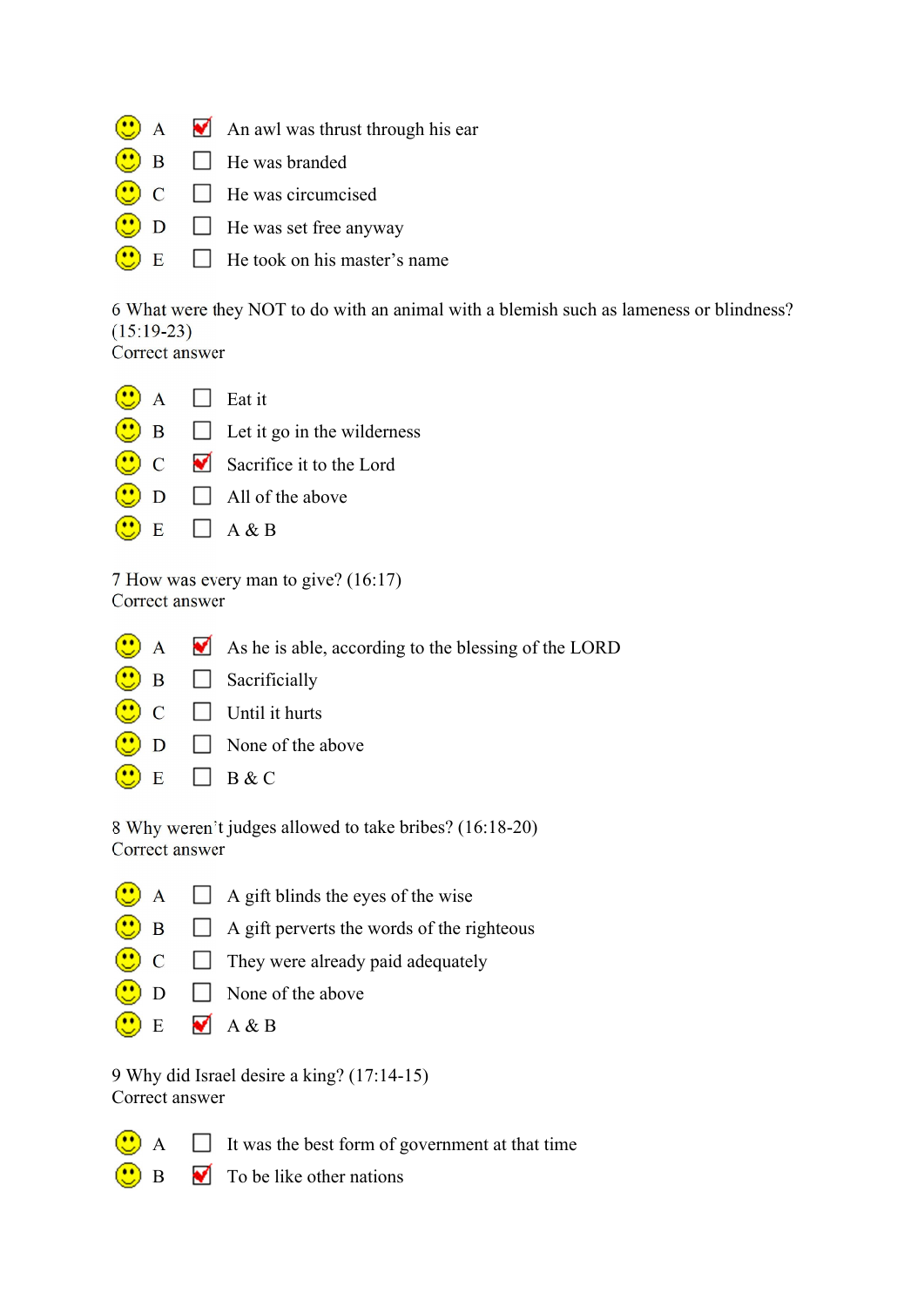- $\overline{\mathbf{C}}$   $\Box$  They needed one head
	- $D \Box$  All of the above
	- $E \Box$  None of the above

10 What was the king of Israel NOT to do? (17:16-17) Correct answer

|  | $\bigcirc$ A $\Box$ Multiply horses to himself                  |
|--|-----------------------------------------------------------------|
|  | $\bullet$ B $\Box$ Multiply wives to himself                    |
|  | $\bigcirc$ C $\Box$ Greatly multiply to himself silver and gold |
|  | $\bigcirc$ D $\blacksquare$ All of the above                    |
|  | $\bigcirc$ E $\Box$ None of the above                           |

11 What should the king of Israel do? (17:18-19) Correct answer

- $\bigodot$  A  $\Box$  Read the law of the LORD every day
- $\overline{\mathbf{B}}$  B  $\Box$  Obey the words of the law
- $\overline{\mathbf{C}}$   $\Box$  Visit all of the tribes
- $\bigcirc$  D  $\Box$  All of the above
- $\bigodot$  E  $\blacksquare$  A & B

12 What is an abomination to the Lord? (18:9-12) Correct answer

- $\bigodot$  A  $\Box$  One who makes his son or daughter to pass through the fire
- $\overline{\bigcirc}$  B  $\Box$  One that uses divination
- $\bigodot$  C  $\Box$  A witch
- $\bigcirc$  D  $\Box$  A consulter with familiar spirits
- $\bullet$  E  $\bullet$  All of the above

13 Who would the Prophet that the Lord was going to raise up be like? (18:15-19) Correct answer

 $A \Box$  Aaron B Abraham C Joshua D **M** Moses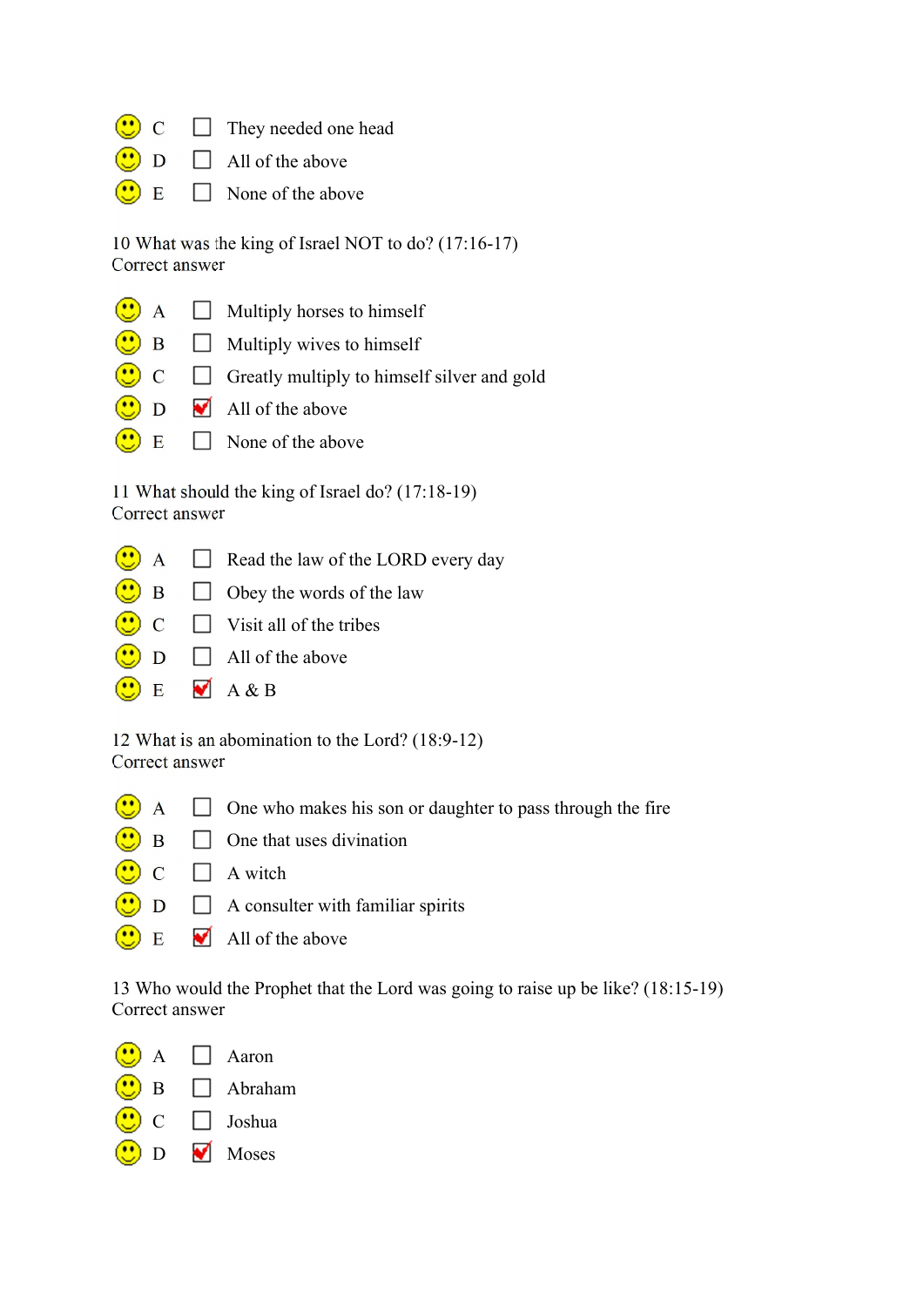## $\bigodot$  E  $\Box$  None of the above

 $\bigcirc$ 

S  $\bigodot$ 

| 14 What example of unintentional murder was given? (19:1-10) |  |
|--------------------------------------------------------------|--|
| Correct answer                                               |  |

- $\odot$ A  $\blacksquare$  A man's axe head flies off the handle and kills another man
	- $\Box$  A man's ox gores another man to death
- $\bigcirc$  $\overline{C}$   $\Box$  Killing a man while fighting
	- $\Box$   $\Box$  Accidentally setting fire to a building where a man was burned to death
- $\overline{\mathbf{C}}$  E  $\Box$  None of the above

15 What were the Israelites not to remove? (19:14) Wrong answer

| $\Box$ Their neighbor's landmark |
|----------------------------------|
|                                  |

- $C \Box$  The cornerstone of a building
- $D \Box$  All of the above
- $E \square$  None of the above

16 How many witnesses were required to establish a matter? (19:15) Wrong answer

|  | $\bigcirc$ B $\Box$ Two or three                                                          |
|--|-------------------------------------------------------------------------------------------|
|  | $\bigcirc$ C $\Box$ Four or five                                                          |
|  | $\left(\begin{array}{c}\bullet\bullet\bullet\end{array}\right)$ D Twelve                  |
|  | $\left(\begin{array}{c} \bullet \\ \bullet \end{array}\right)$ E $\Box$ None of the above |

17 Who did the officers excuse from going to battle? (20:5-9) Wrong answer

- $\bigcirc$  A  $\Box$  Men who built a new house not yet dedicated  $\bigcirc$  B  $\Box$  Men who planted a vineyard and have not eaten of it
	- C Men who have betrothed a wife and not taken her
- $\bigcirc$  D  $\Box$  Men who were fearful and fainthearted
- $\bigcirc$  E  $\Box$  All of the above

18 What did the Israelites offer when they went near a city to fight? (20:10-11) Correct answer

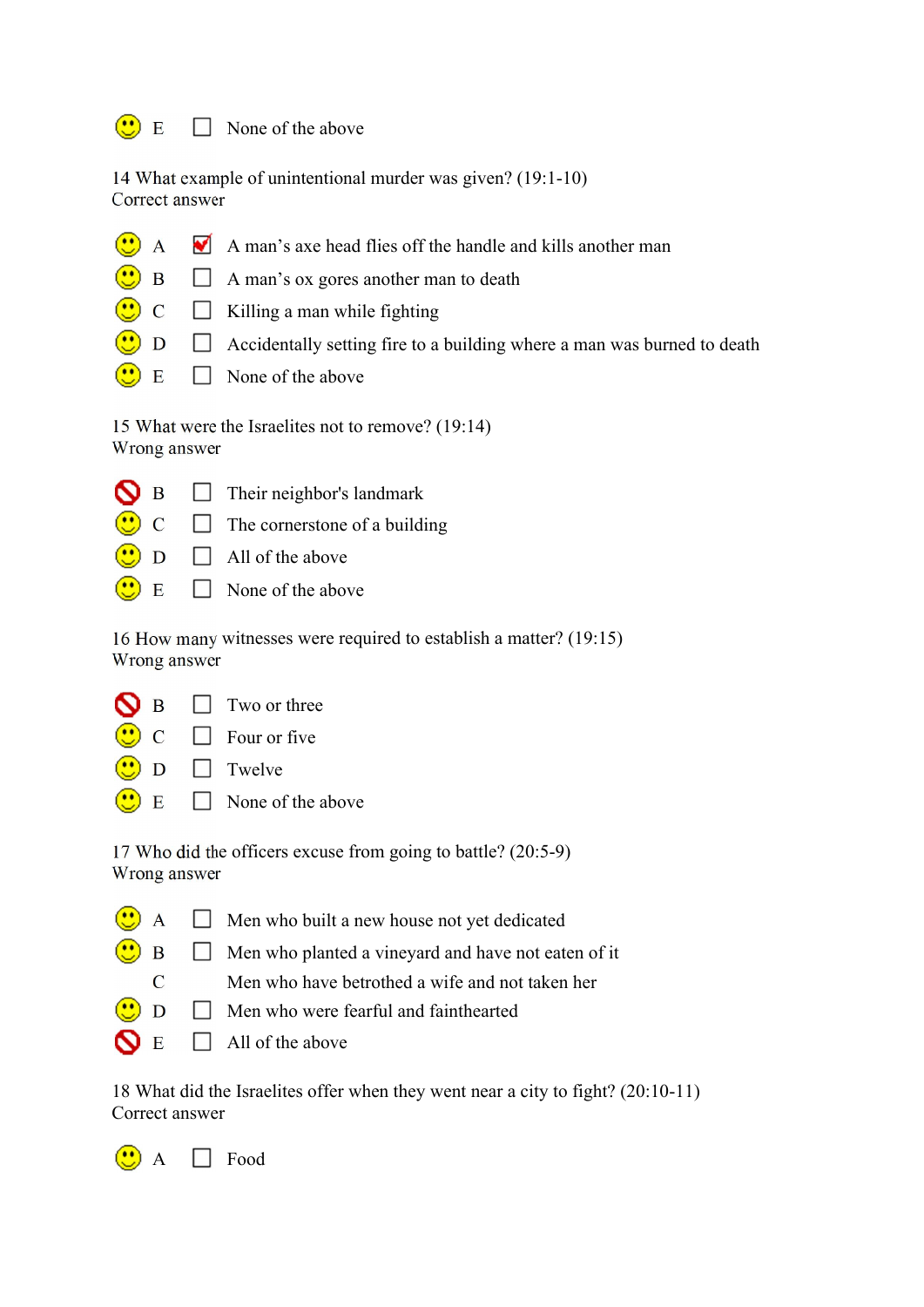|  | $\left(\begin{array}{c}\bullet\bullet\bullet\end{array}\right)$ B $\Box$ Freedom            |
|--|---------------------------------------------------------------------------------------------|
|  | $\left(\begin{array}{c}\bullet\bullet\end{array}\right)$ C $\bullet\bullet\$ Peace          |
|  | $\left(\begin{array}{c}\bullet\bullet\bullet\end{array}\right)$ D Water                     |
|  | $\left(\begin{array}{c}\n\bullet \\ \bullet\n\end{array}\right)$ E $\Box$ None of the above |

19 What kind of trees could be used in the siege of a city? (20:19-20) Correct answer

|                                                                                | $\bullet$ A $\Box$ Apple                |
|--------------------------------------------------------------------------------|-----------------------------------------|
| $\bigcirc$ B $\Box$ Fig                                                        |                                         |
| $\left(\begin{array}{c}\bullet\bullet\bullet\end{array}\right)$ C $\Box$ Olive |                                         |
|                                                                                | $\bigcirc$ D $\Box$ Pomegranate         |
|                                                                                | $\bullet$ E $\bullet$ None of the above |

20 What must a man do if he desires to take a wife from among the captives? (21:10-14) Correct answer



21 How much was the inheritance of the firstborn son compared to the others? (21:15-17) Correct answer

- $\bigodot$  A  $\Box$  The same
- $\bigcirc$  B  $\Box$  One and a half times
- C **D** Double
- $\bigcirc$  D  $\Box$  Triple
- $\left(\begin{array}{c} \bullet \\ \bullet \end{array}\right)$  E None of the above

22 How long was the body of a cursed man allowed to hang on a tree? (21:22-23) Correct answer

- $A \Box$  One night
- $\overrightarrow{B}$  Only that day
- $C \Box$  One week